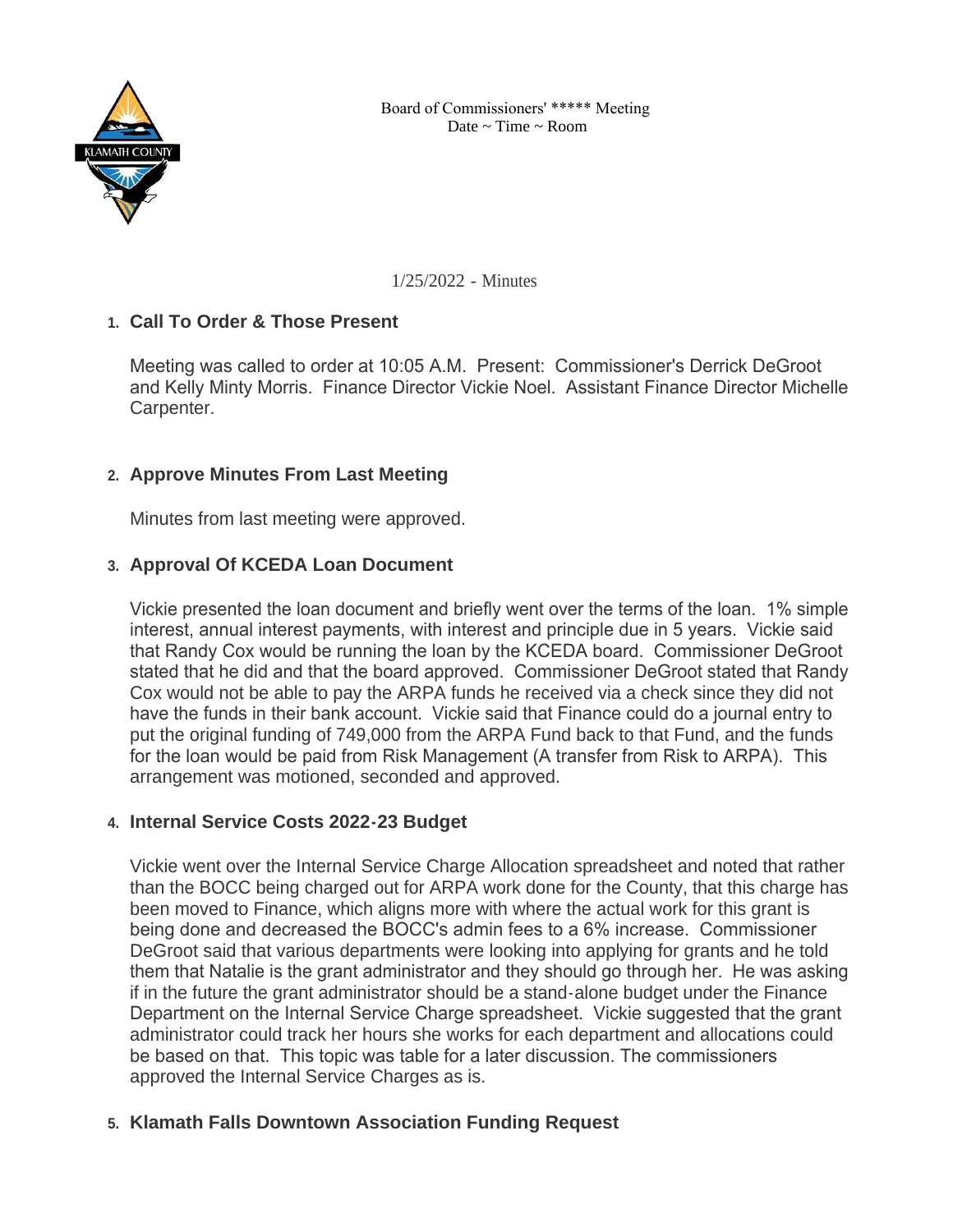Commissioner Morris went over the Klamath Falls Downtown Association Funding request for sponsorship of \$5,000 related to Klamath Falls hosting a main street revitalization conference and suggested it come from the General Fund Non-Departmental. Commissioner DeGroot asked if this could be funded through something else, for example, the ARPA Fund and Vickie said she's not sure it fits with the Rescue Plan funding. Eventually, this item was approved to be paid from General Fund Non-Departmental.

Commissioner Morris briefly went over KFDA's ask of \$25,000 for Annual Economic Development Support. She said she felt that that amount was steep and would feel more comfortable with \$10,000. Commissioner DeGroot had objections about giving them any funding unless he saw a presentation about how that money is being spent. Commissioner Morris agreed. This item was tabled until a presentation could be set up.

## **ORE-CAL Sponsorship 6.**

Commissioner DeGroot hasn't had a chance to reach out to ORE-CAL and doesn't know what they do and doesn't want to put money in so quickly. He feels if they reach out, then they can bring this up again in the future. Both Commissioners agreed that since a sponsorship had not been paid in the previous year the item was dismissed without prejudice.

#### **Chamber Of Commerce Membership 7.**

Chamber of Commerce annual membership invoice was approved for payment.

### **Budget Committee Applications 8.**

Vickie stated that we've received three applications for the Budget Committee. She asked if the Commissioners would like to leave the posting up until January 31st and then conduct interviews. Commissioner Morris said she is good with doing interviews and suggested posting something like "This application is closing on January 31st" so the public knows to apply soon if interested.

#### **Opening In Finance 9.**

Vickie informed the Commissioners that Michelle Fuquay is leaving her position with the Finance Department and had asked Haley Huffman in General Administration if she could help during the budget process with Workforce spreadsheets and OpenGov. Haley is willing to do this. Commissioner DeGroot said Haley is a rock star and both he and Commissioner Morris have no problem with her helping with this. Amanda Van Riper also has offered for HR to help if needed. Commissioner Morris loves how people across the County pitch in and help when needed.

#### **Other County Business 10.**

Michelle mentioned that financial statements are almost completed. Commissioner Morris asked if 1099s and W-2s are being run and Michelle said they are processing.

Vickie brought up a question she had about the number of Budget Committee members